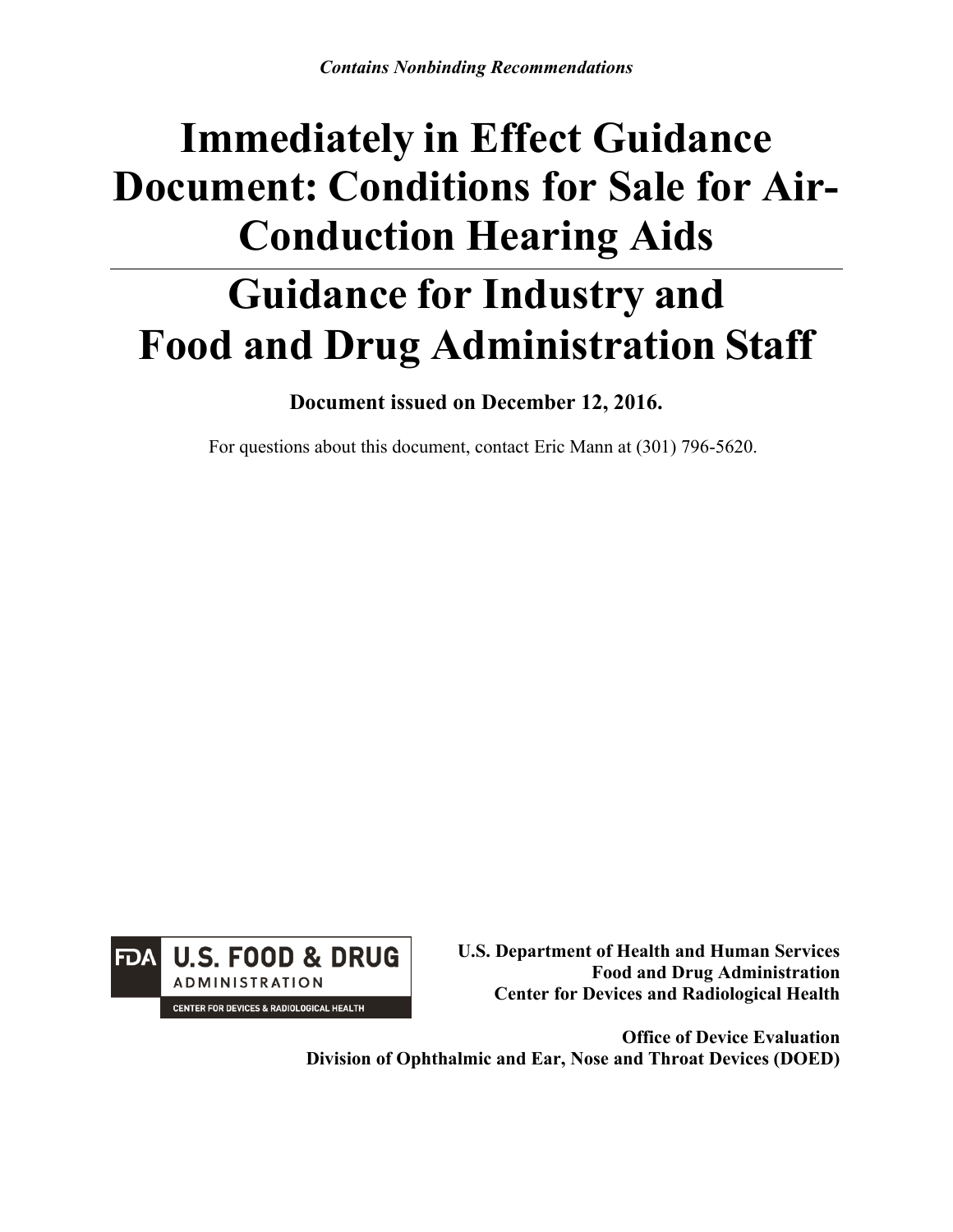## **Preface**

## **Public Comment**

You may submit electronic comments and suggestions at any time for Agency consideration to [http://www.regulations.gov.](http://www.regulations.gov/) Submit written comments to the Division of Dockets Management, Food and Drug Administration, 5630 Fishers Lane, Room 1061, (HFA-305), Rockville, MD 20852. Identify all comments with the docket number FDA-2016-D-3466. Comments may not be acted upon by the Agency until the document is next revised or updated.

## **Additional Copies**

Additional copies are available from the Internet. You may also send an e-mail request to  $CDRH-Guidance@fda.hhs.gov$  to receive a copy of the guidance. Please use the document number GUD-16-041 to identify the guidance you are requesting.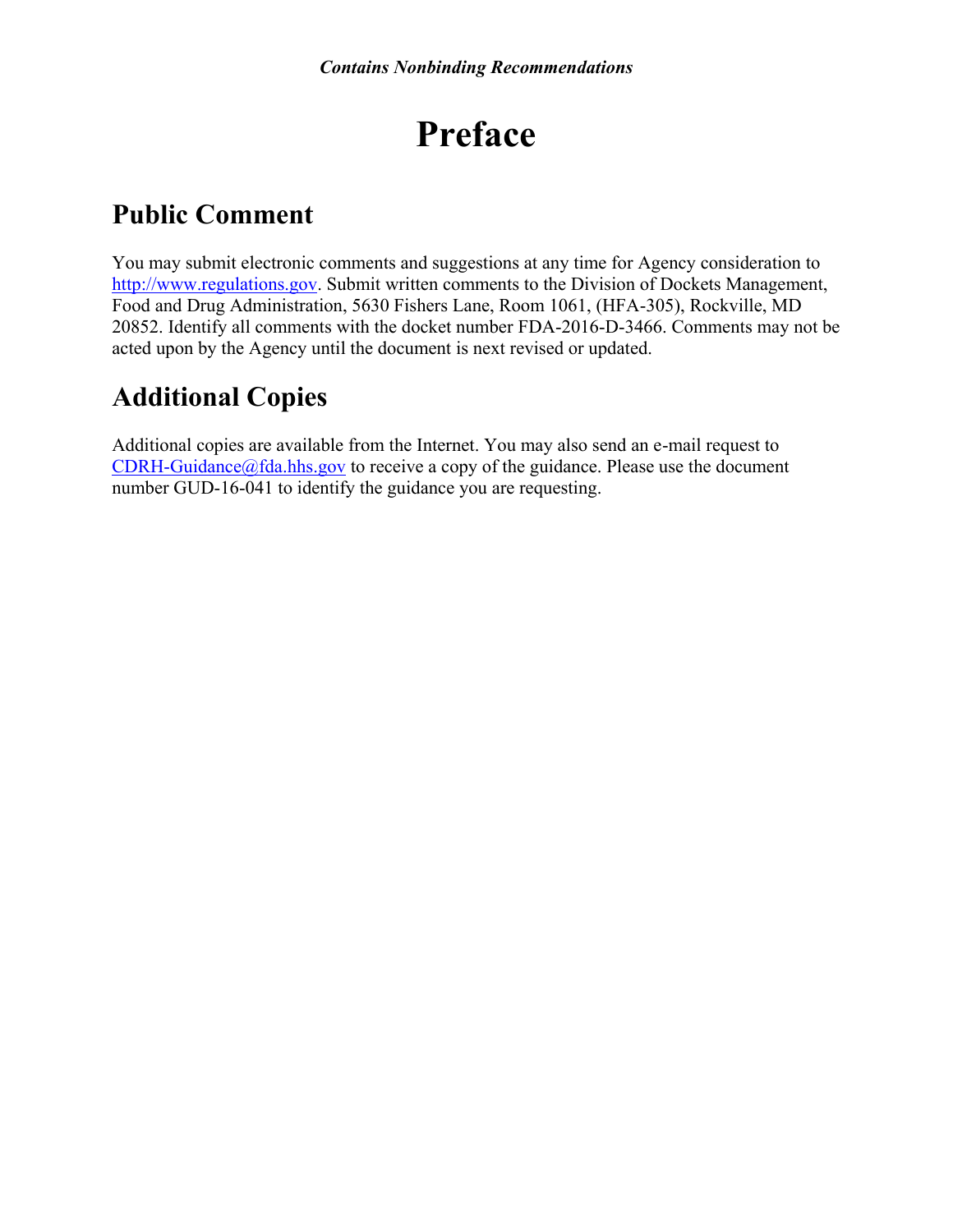# **Immediately in Effect Guidance Document: Conditions for Sale for Air-Conduction Hearing Aids**

## **Guidance for Industry and Food and Drug Administration Staff**

*This guidance represents the current thinking of the Food and Drug Administration (FDA or Agency) on this topic. It does not establish any rights for any person and is not binding on FDA or the public. You can use an alternative approach if it satisfies the requirements of the applicable statutes and regulations. To discuss an alternative approach, contact the FDA staff or Office responsible for this guidance as listed on the title page.* 

## **I. Introduction**

This guidance document describes one part of FDA's effort to create a flexible and adaptive regulatory approach to the oversight of hearing aids to increase availability and accessibility of these devices.

Hearing loss is estimated to affect 30 million people in the United States<sup>[1](#page-2-0)</sup> and can have a significant impact on communication, social participation, and overall health and quality of life.<sup>[2](#page-2-1)</sup> Despite the high prevalence and public health impact of hearing loss, only about one-fifth of people who could benefit from a hearing aid seek intervention.<sup>[3](#page-2-2)</sup> Several barriers may contribute to the low use of hearing aids in hearing impaired individuals such as high cost, stigma of being perceived as old or debilitated, and value (hearing benefit relative to price).<sup>[4](#page-2-3)</sup>

FDA regulations regarding conditions for sale have also been cited as a potential barrier to availability and accessibility of hearing aids.<sup>[5,6](#page-2-4)</sup>FDA is issuing this guidance to communicate to

<span id="page-2-1"></span><sup>2</sup> Dalton DS. *The impact of hearing loss on quality of life in older adults*. The Gerontologist 2005;43(5):661-668.

<span id="page-2-2"></span><sup>3</sup> World Health Organization Deafness and hearing impairment. Fact sheet No. 300. 2006 [http://www.who.int/mediacentre/factsheets/fs300/en/index.html.](http://www.who.int/mediacentre/factsheets/fs300/en/index.html)

<span id="page-2-0"></span> $\overline{\phantom{a}}$ <sup>1</sup> Lin FR, Niparko JK, Ferrucci L. *Hearing loss prevalence in the United States*. Archives of Internal Medicine 2011;171(20):1851-1853.

<span id="page-2-3"></span><sup>4</sup> McCormack A, Fortnum H. *Why do people fitted with hearing aids not wear them?* International Journal of Audiology 2013;52(5):360-368.

<span id="page-2-4"></span><sup>5</sup> President's Council of Advisors on Science and Technology (PCAST) Report on *Hearing Aids: Aging America & Hearing Loss: Imperative of Improved Hearing Technologies*, October 2015 available at [https://www.whitehouse.gov/sites/default/files/microsites/ostp/PCAST/pcast\\_hearing\\_tech\\_letterreport\\_final.pdf.](https://www.whitehouse.gov/sites/default/files/microsites/ostp/PCAST/pcast_hearing_tech_letterreport_final.pdf)

<span id="page-2-5"></span><sup>6</sup> National Academies of Sciences, Engineering and Medicine (NAS) Report on *Hearing Health Care for Adults: Priorities for Improving Access and Affordability*. June 2016 available at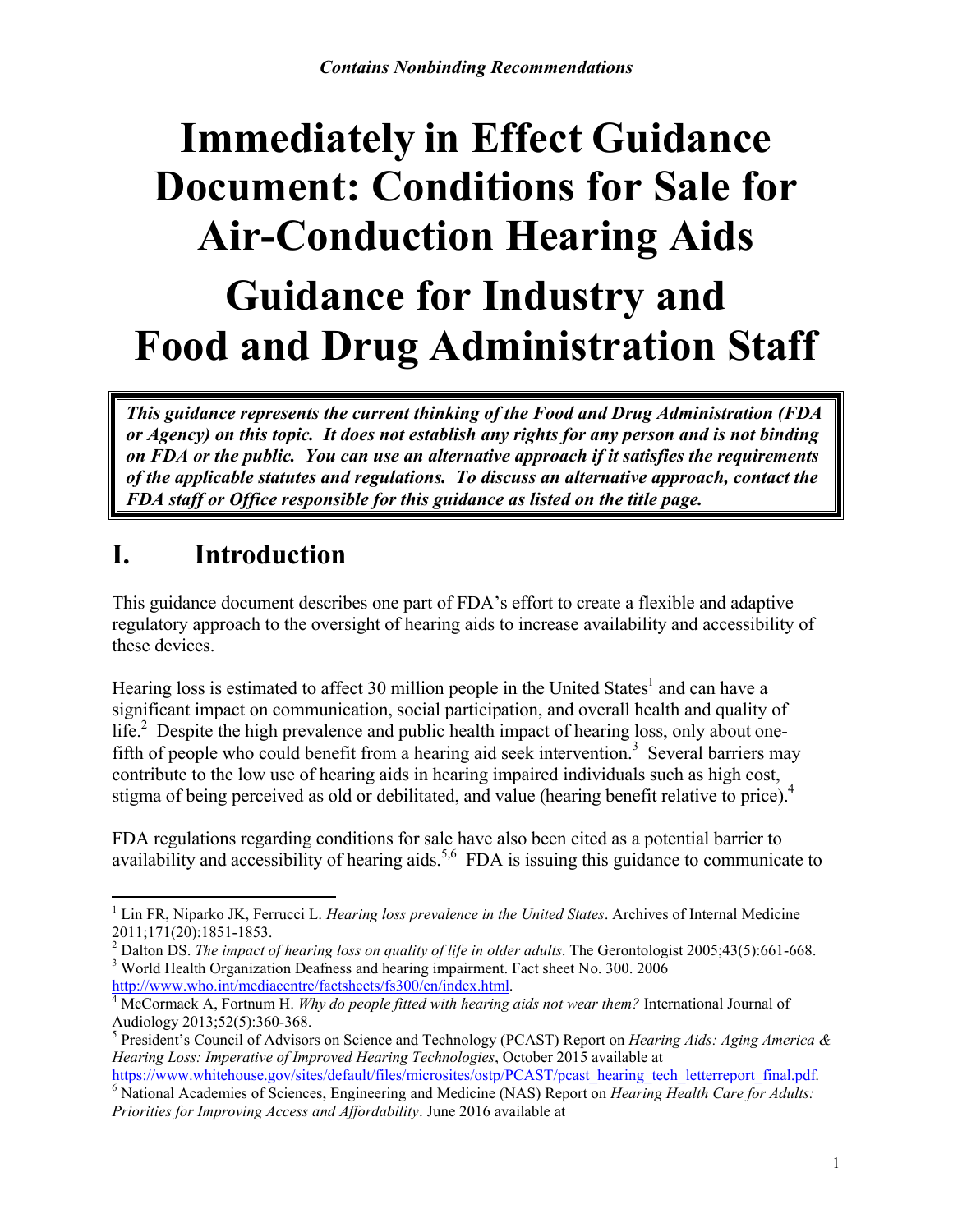consumers, hearing aid dispensers, hearing aid manufacturers, and hearing health professionals that FDA does not intend to enforce certain conditions for sale of hearing aid devices that are required per FDA regulation. Specifically, FDA does not intend to enforce the medical evaluation  $(21 \text{ CFR } 801.421(a))$  or recordkeeping  $(21 \text{ CFR } 801.421(d))$  requirements prior to the dispensing of certain hearing aid devices to individuals 18 years of age and older. However, FDA will continue to enforce 21 CFR 801.421(b) and (c), which require hearing aid dispensers to provide prospective users an opportunity to review and to make available the "User Instructional Brochure," containing specific required labeling, before the sale of a hearing aid.

This guidance is being implemented without prior public comment because the Agency has determined that prior public participation is not feasible or appropriate (Section  $701(h)(1)(C)(i)$  of the FD&C Act and 21 CFR 10.115(g)(2)). FDA has determined that this guidance document presents a less burdensome policy that is consistent with public health. Although this guidance is immediately in effect, FDA will consider all comments received and revise the guidance document as appropriate.

FDA's guidance documents, including this guidance, do not establish legally enforceable responsibilities. Instead, guidances describe the Agency's current thinking on a topic and should be viewed only as recommendations, unless specific regulatory or statutory requirements are cited. The use of the word *should* in Agency guidances means that something is suggested or recommended, but not required.

### **II. Background**

 $\overline{\phantom{a}}$ 

Despite the high prevalence and public health impact of hearing loss, only about one-fifth of people who could benefit from a hearing aid seek intervention. In light of this, FDA has previously taken regulatory actions intended to promote the availability and accessibility of hearing aid devices to consumers. For example, the Agency has exempted certain hearing aids from premarket notification, including those regulated as air-conduction hearing aids under 21 CFR 874.3300(b)(1) and 21 CFR 874.3305. However, other FDA regulations that require specific labeling and conditions for sale, initially implemented in the late 1970's, have been cited as a potential barrier to access.<sup>[7,](#page-3-0)[8](#page-3-1)</sup> The labeling regulation (21 CFR 801.420) outlines requirements for a User Instructional Brochure for all hearing aid devices which must include: 1) general labeling instructions (e.g., instructions for device use, maintenance and service, and a statement that hearing aids will not restore normal hearing), 2) a "Warning to Hearing Aid Dispensers" which advises a dispenser to promptly refer any prospective user to a licensed physician (preferably an ear specialist) if the dispenser detects certain listed medical conditions which may indicate a medically treatable cause of hearing loss, 3) an "Important Notice for Prospective Hearing Aid Users" which stresses the importance of a medical evaluation (preferably by a specialist in ear disorders), and 4) technical data useful in

[http://www.hearingreview.com/2016/06/national-academies-sciences-release-report-hearing-aid-accessibility](http://www.hearingreview.com/2016/06/national-academies-sciences-release-report-hearing-aid-accessibility-affordability/)[affordability/.](http://www.hearingreview.com/2016/06/national-academies-sciences-release-report-hearing-aid-accessibility-affordability/)

<span id="page-3-0"></span>Gudmundsen petition, 2003, Docket No. FDA-2003-P-0342,

[http://www.fda.gov/ohrms/dockets/dailys/03/aug03/081203/03p-0363-cp00001-vol1.pdf.](http://www.fda.gov/ohrms/dockets/dailys/03/aug03/081203/03p-0363-cp00001-vol1.pdf)

<span id="page-3-1"></span><sup>&</sup>lt;sup>8</sup> FDA enacted regulations regarding "Hearing aid devices; professional and patient labeling" (21 CFR 801.420) and "Hearing aid devices; conditions for sale" (21 CFR 801.421).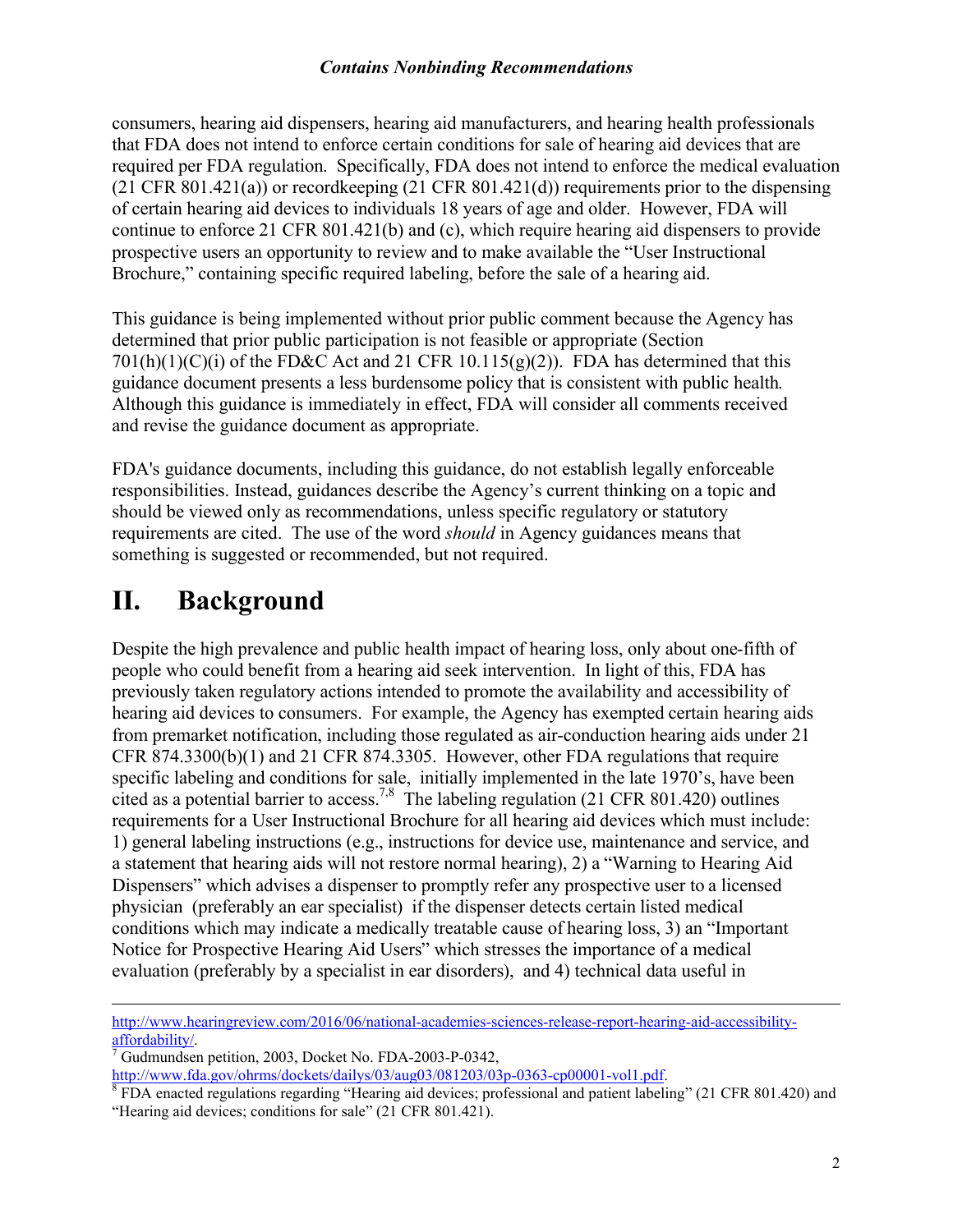selecting, fitting and checking the performance of a hearing aid. In part, the "Conditions for Sale" regulation (21 CFR 801.421(a)) requires that all prospective hearing aid users must have a medical evaluation by a licensed physician within the 6 months prior to the hearing aid dispensation. Individuals 18 years of age and older may waive the requirement for a medical evaluation by signing a waiver statement.

Two recent reportsissued recommendations intended to facilitate hearing aid innovation and to improve affordability and patient access. A report in October 2015 by the President's Council of Advisors on Science and Technology (PCAST) recommended that, "FDA should approve [a] class of hearing aids for over-the-counter (OTC) sale, without the requirement for consultation with a credentialed dispenser." The report also concluded that "the requirement for a medical examination (or a written waiver of such examination) provides little patient benefit, while acting as a barrier to access for the millions of Americans needing hearing assistance."<sup>5</sup> In addition to the PCAST report, FDA and other federal agencies and consumer advocacy groups co-sponsored a study entitled, "Hearing Health Care for Adults: Priorities for Improving Access and Affordability," through the National Academies of Sciences, Engineering and Medicine  $(NAS)$ <sup>6</sup> The NAS published the study report on June 2, 2016, which recommends that the medical evaluation requirement be removed for adults. After a review of the literature and relevant clinical databases from the U.S. Department of Defense and the U.S. Department of Veterans Affairs, NAS concluded that the health risk of missed diagnosis of treatable causes of hearing loss is low, and "the regulation provides no clinically meaningful benefit, and the waiver presents a barrier to access with no substantial enhancement of patient safety." Finally, it has been reported that a majority of consumers today are signing the waiver in lieu of a medical evaluation.<sup>[9](#page-4-0)</sup>

Based on the information described above, and in an effort to improve the accessibility of hearing aid devices to consumers, FDA is issuing this guidance to communicate that it does not intend to enforce certain conditions for sale applicable to hearing aids. In addition to recommendations about the medical evaluation and recordkeeping requirements addressed in this guidance, the PCAST and NAS reports provide other recommendations regarding FDA's regulation of hearing aids. FDA does intend to consider and address those recommendations in the future as appropriate, including those regarding a regulatory framework for hearing aids that can be sold directly OTC to consumers, without the requirement for consultation with a credentialed dispenser. FDA intends to solicit additional public input from stakeholders before adopting such an approach.

### **III. Scope**

 $\overline{a}$ 

This guidance applies to the subset of hearing aids that are regulated as class I air-conduction hearing aids under 21 CFR 874.3300(b)(1) and class II wireless air-conduction hearing aids under 21 CFR 874.3305, where hearing aids mean "any wearable instrument or device designed for, offered for the purpose of, or represented as aiding persons with or compensating for, impaired hearing," as defined in 21 CFR  $801.420(a)(1)$ .

<span id="page-4-0"></span><sup>9</sup> Adams, SB. *Who will hear? An examination of the regulation of hearing aids*. Journal of Contemporary Health Law & Policy 1995;11(2):505-521.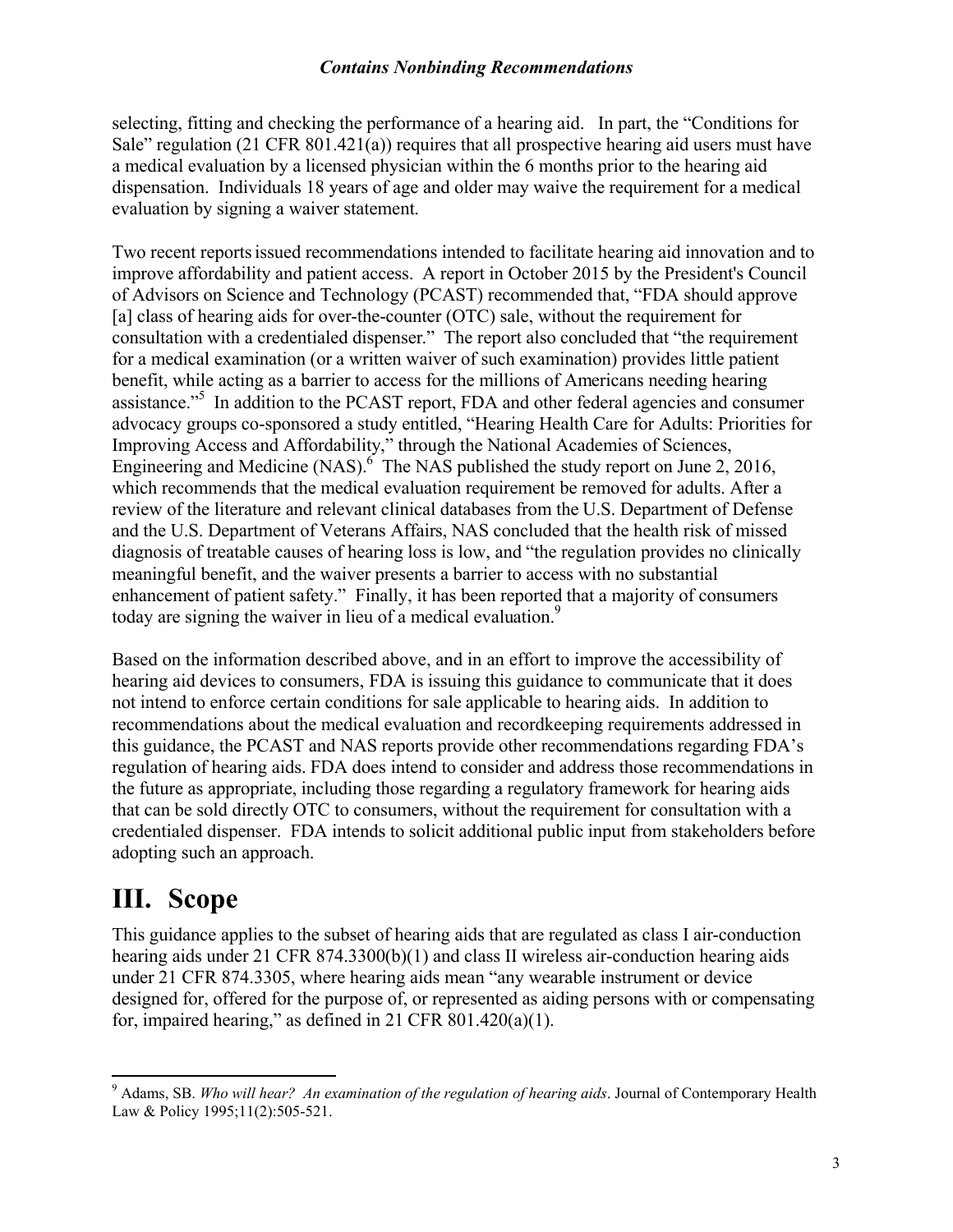This guidance does not apply to class II bone-conduction hearing aids as identified in 21 CFR 874.3300(b)(2). Bone-conduction hearing aids are generally used for specific types of hearing loss (e.g., conductive/mixed hearing loss, unilateral hearing loss), and are commonly used for patients with important medical conditions (e.g., chronic draining ears, atresia or deformity of ear canal) which require medical attention. Also, hearing aids labeled for prescription-use only, e.g., those that are inserted deep in the ear canal by a hearing health professional, should continue to be sold only as directed.

This guidance does not apply to hearing aid users younger than 18 years of age. FDA will continue to enforce the medical evaluation requirement for all prospective hearing aid users younger than 18 years of age.

### **IV. Approach to Conditions for Sale**

As described above, recent expert reports and recommendations from PCAST and NAS, as well as public comments to the dockets<sup>[10,](#page-5-0)[11](#page-5-1)</sup> for the guidance entitled "Regulatory" [Requirements for Hearing Aid Devices and Personal Sound Amplification Products -](http://www.fda.gov/MedicalDevices/DeviceRegulationandGuidance/GuidanceDocuments/ucm373461.htm) Draft [Guidance for Industry and Food and Drug Administration Staff"](http://www.fda.gov/MedicalDevices/DeviceRegulationandGuidance/GuidanceDocuments/ucm373461.htm) 

(http://www.fda.gov/MedicalDevices/DeviceRegulationandGuidance/GuidanceDocuments/uc m373461.htm) and FDA's workshop on "[Streamlining Good Manufacturing Process for](http://www.fda.gov/MedicalDevices/NewsEvents/WorkshopsConferences/ucm480336.htm)  [Hearing Aids"](http://www.fda.gov/MedicalDevices/NewsEvents/WorkshopsConferences/ucm480336.htm)

(http://www.fda.gov/MedicalDevices/NewsEvents/WorkshopsConferences/ucm480336.htm), have provided FDA with new information and perspective on the current regulatory scheme for hearing aids. The PCAST and NAS reports in particular reach a similar conclusion that the medical examination and waiver requirements are providing little public benefit for users 18 years of age and older, while posing barriers to access for consumers that would benefit from the use of a hearing aid. On the basis of these viewpoints, and in light of the fact that the majority of consumers today are opting to waive the requirement for a medical examination, FDA intends to reexamine and propose to modify the corresponding "conditions for sale" regulation (21 CFR 801.421). Notice of such a proposal would be provided in the Federal Register. However, for the same reasons prompting FDA to reassess the hearing aid regulations, and until such publication of a final rule or order, FDA does not intend to enforce compliance with the specified "conditions of sale" for certain hearing aids as described in this guidance.

This policy is also informed by the continued enforcement of existing labeling requirements for hearing aids including the required notice for prospective hearing aid users (21 CFR 801.420(c)(3)) which states, in part:

*The User Instructional Brochure shall contain the following notice: IMPORTANT NOTICE FOR PROSPECTIVE HEARING AID USERS*

 $\overline{\phantom{a}}$ 

<span id="page-5-1"></span><span id="page-5-0"></span><sup>&</sup>lt;sup>10</sup> 81 FR 786, Docket No. FDA-2013-D-1295, [https://www.regulations.gov/document?D=FDA-2013-D-1295-0048.](https://www.regulations.gov/document?D=FDA-2013-D-1295-0048) <sup>11</sup> 81 FR 784 and 81 FR 28083, Docket No. FDA-2015-N-4602,

<https://www.regulations.gov/searchResults?rpp=25&po=0&s=FDA-2015-N-4602&fp=true&ns=true>.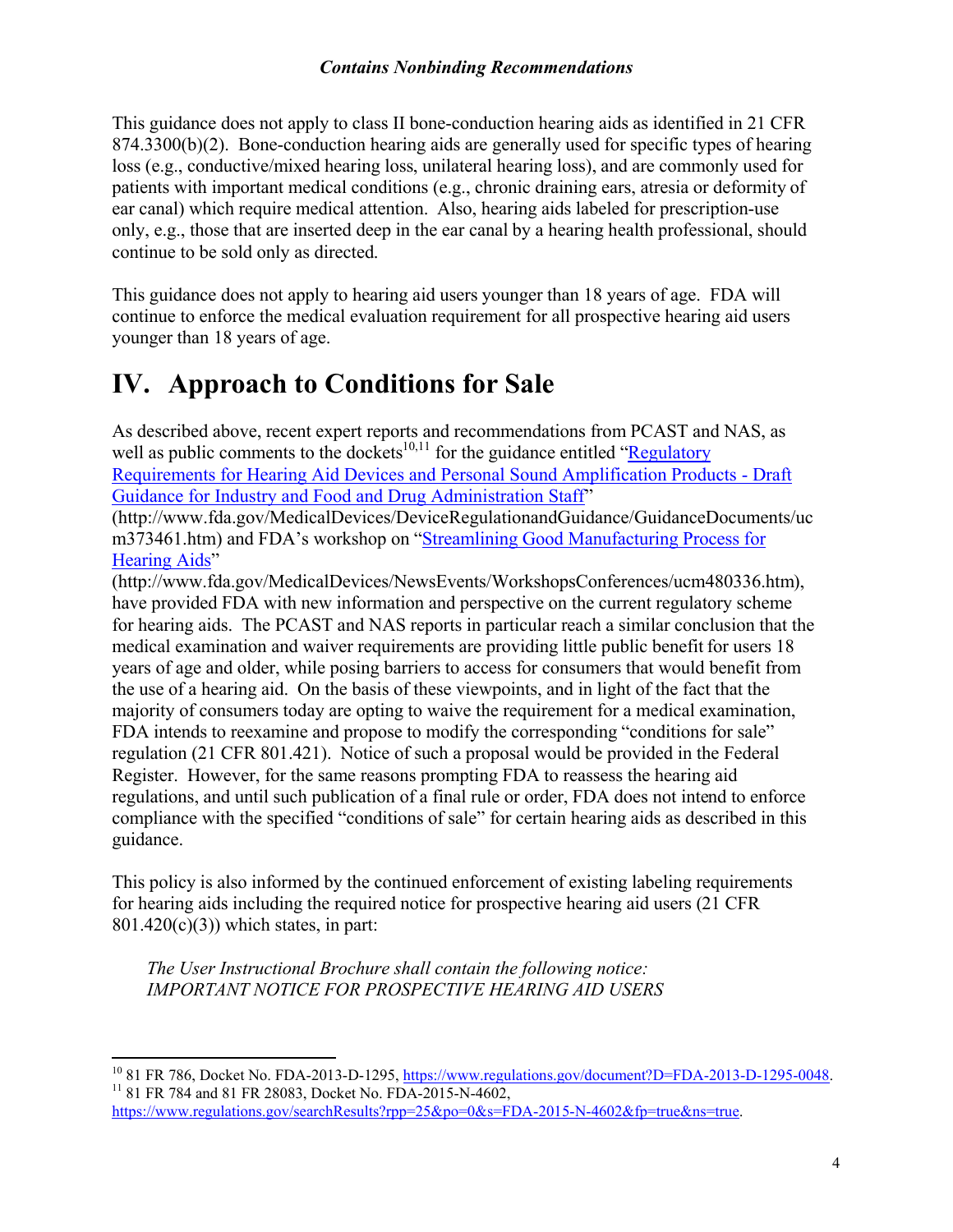*Good health practice requires that a person with a hearing loss have a medical evaluation by a licensed physician (preferably a physician who specializes in diseases of the ear) before purchasing a hearing aid. Licensed physicians who specialize in diseases of the ear are often referred to as otolaryngologists, otologists or otorhinolaryngologists. The purpose of the medical evaluation is to assure that all medically treatable conditions that may affect hearing are identified and treated before the hearing aid is purchased.*

Additionally, a warning statement is also required as provided in 21 CFR  $801.420(c)(2)$ , which states the following:

#### *Warning statement. The User Instructional Brochure shall contain the following warning statement:*

#### *Warning to Hearing Aid Dispensers*

*A hearing aid dispenser should advise a prospective hearing aid user to consult promptly with a licensed physician (preferably an ear specialist) before dispensing a hearing aid if the hearing aid dispenser determines through inquiry, actual observation, or review of any other available information concerning the prospective user, that the prospective user has any of the following conditions:* 

- *(i) Visible congenital or traumatic deformity of the ear.*
- *(ii) History of active drainage from the ear within the previous 90 days.*
- *(iii) History of sudden or rapidly progressive hearing loss within the previous 90 days.*
- *(iv) Acute or chronic dizziness.*
- *(v) Unilateral hearing loss of sudden or recent onset within the previous 90 days.*

*(vi) Audiometric air-bone gap equal to or greater than 15 decibels at 500 hertz (Hz), 1,000 Hz, and 2,000 Hz.* 

*(vii) Visible evidence of significant cerumen accumulation or a foreign body in the ear canal.* 

*(viii) Pain or discomfort in the ear.* 

*Special care should be exercised in selecting and fitting a hearing aid whose maximum sound pressure level exceeds 132 decibels because there may be risk of impairing the remaining hearing of the hearing aid user. (This provision is required only for those hearing aids with a maximum sound pressure capability greater than 132 decibels (dB).)*